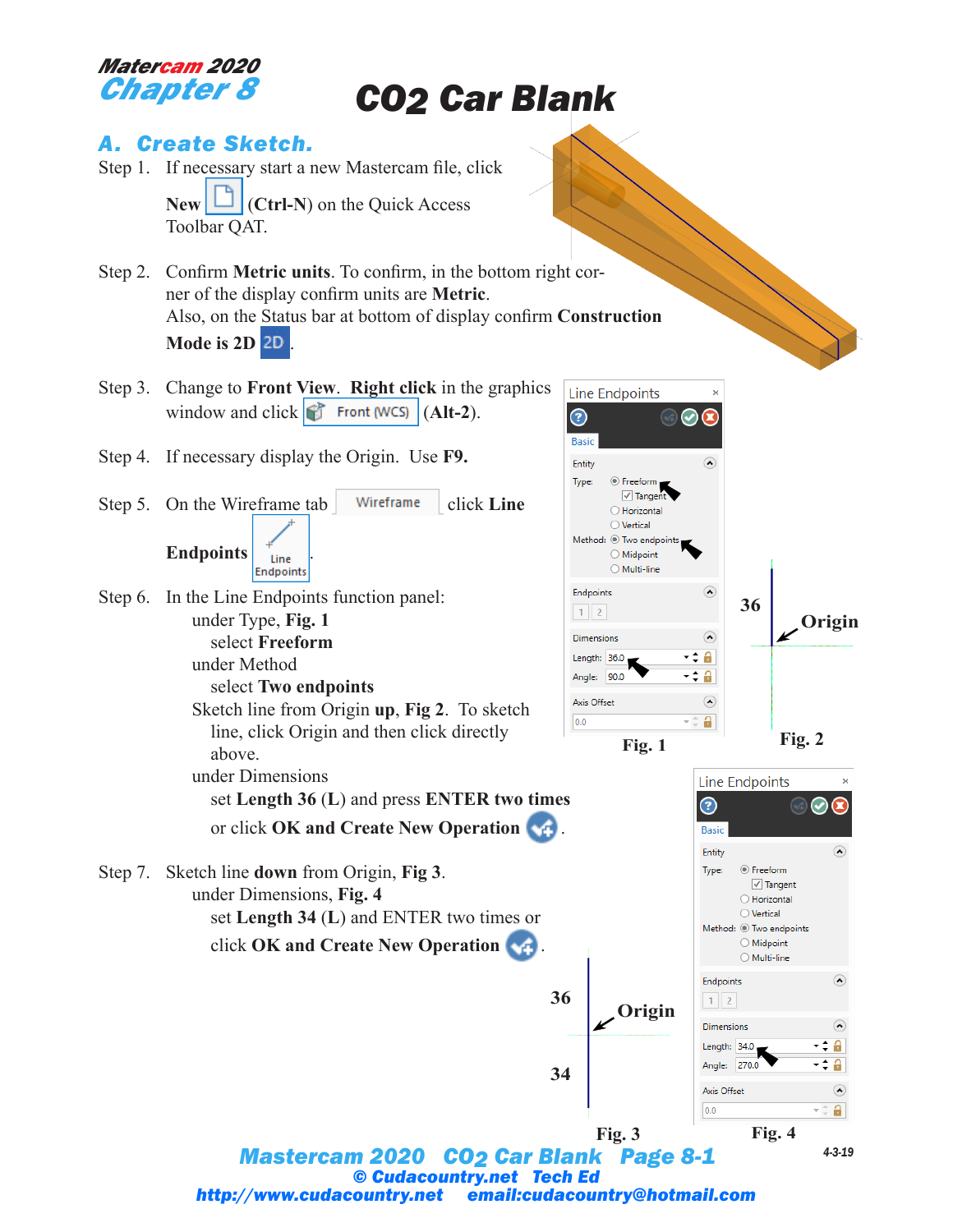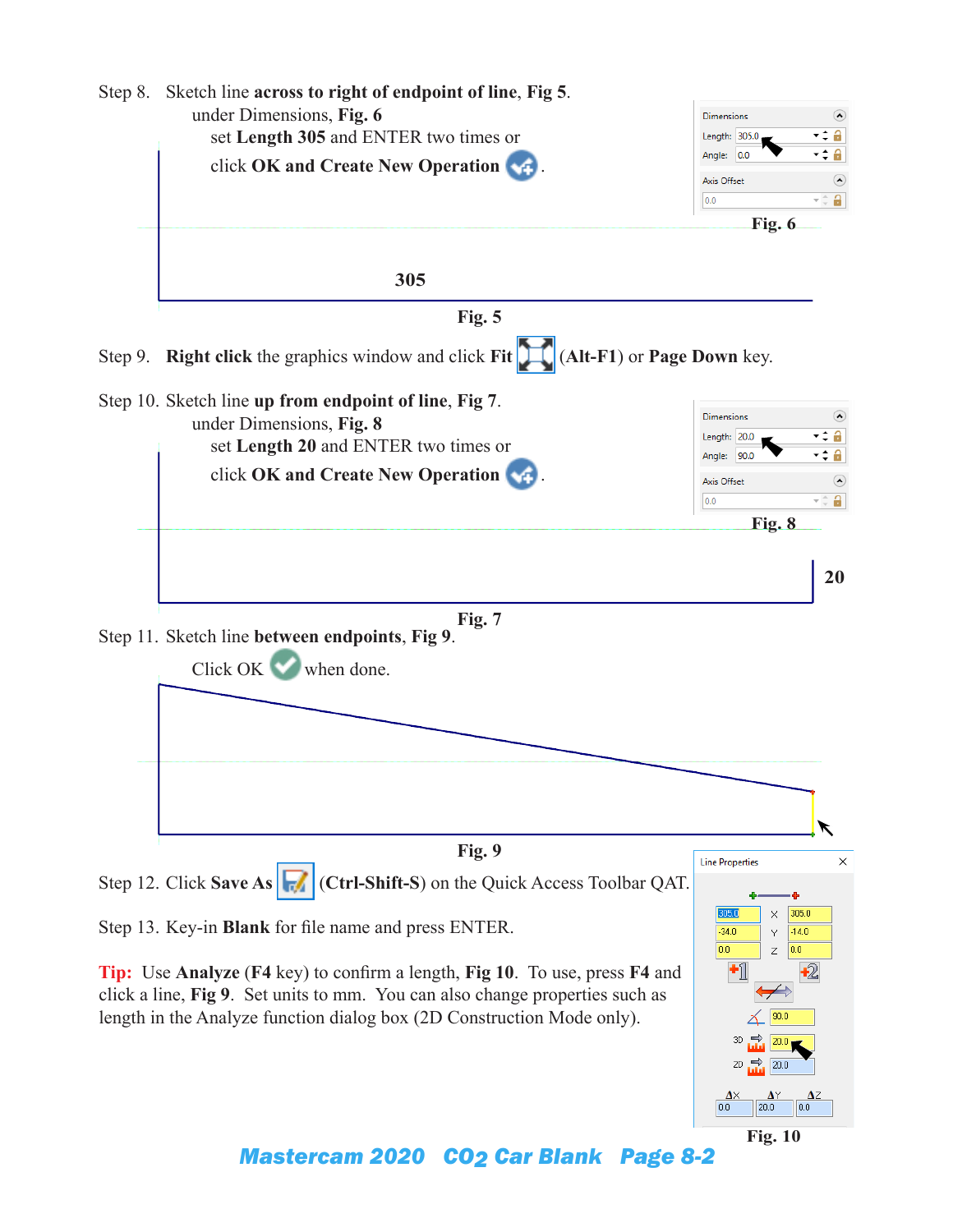#### *B. Levels.*

- Step 1. Display Levels Manager. Use **Alt-Z**.
- Step 2. In the Levels Manager: Key-in **Blank Geometry** in the Name field, **Fig. 11**.

Key-in **2** in the Number field and **Solids** in the Name field, **Fig. 12**.

- Key-in **3** in the Number field and **Geometry** in the Name field, **Fig. 13**.
- Click **2** in Number column to make **Solids level active** , **Fig. 14**.

Step 3. Save  $\left|\left|\right|$  (Ctrl-S).







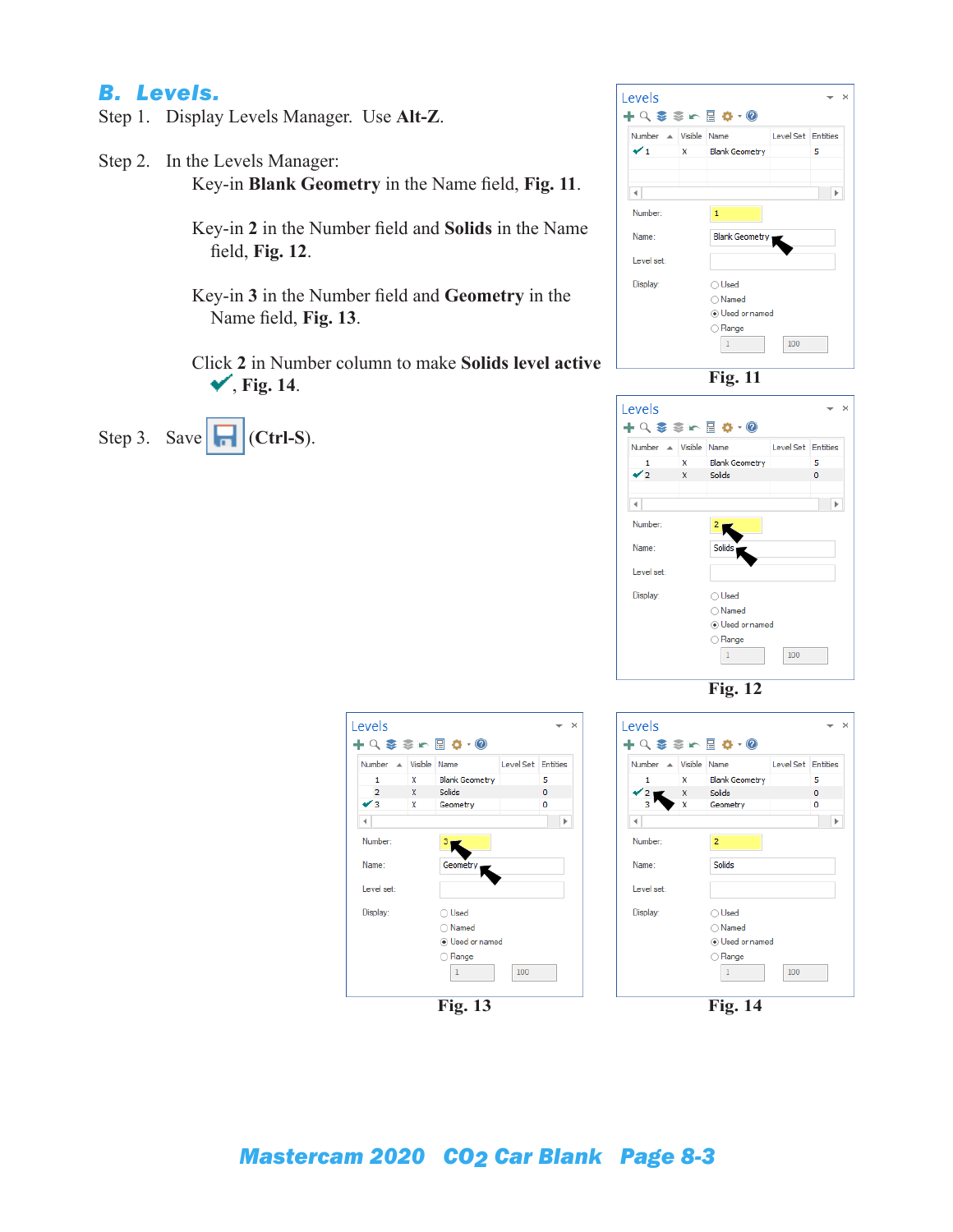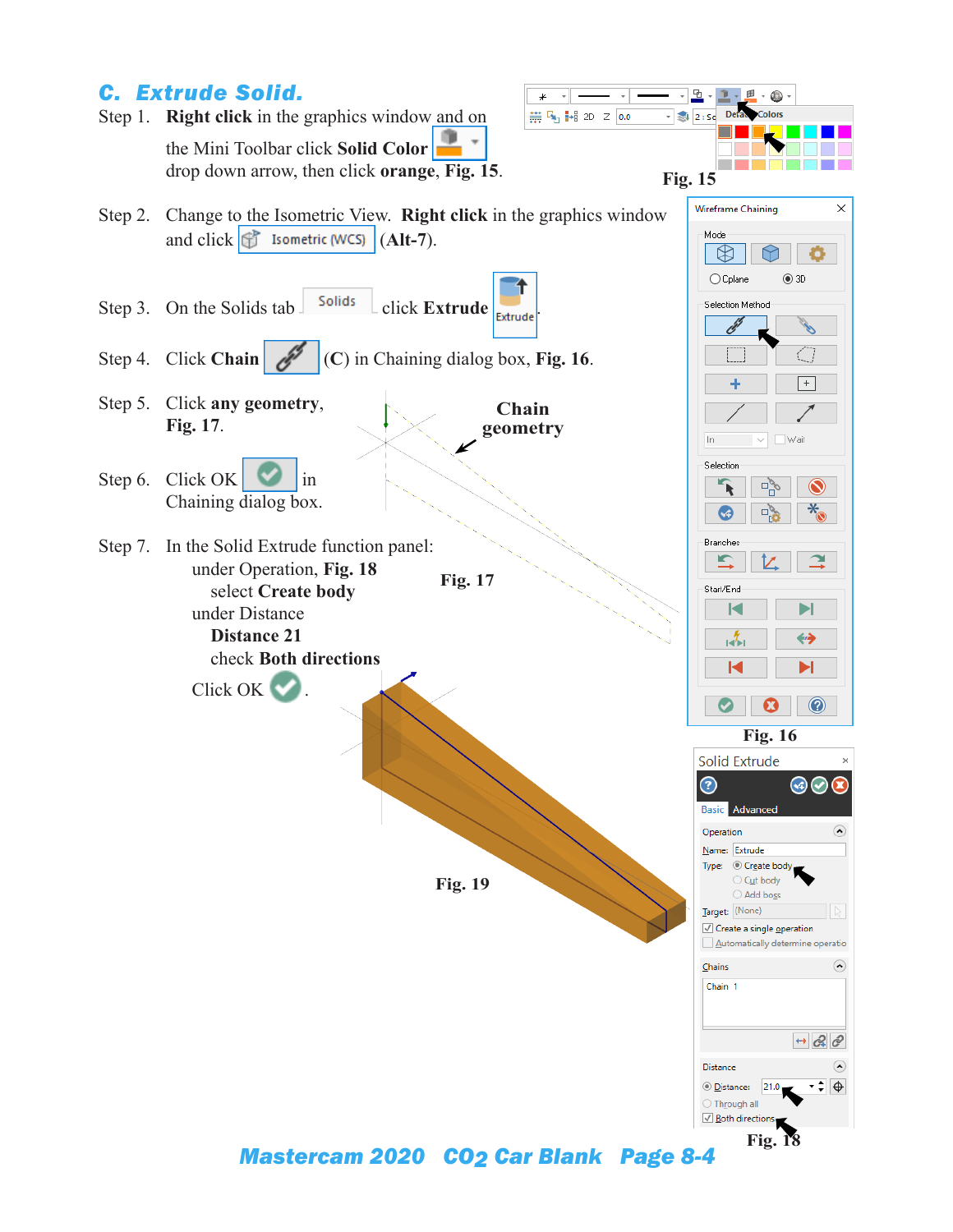## *D. Hole.*



 $\Omega$ 

 $\sqrt{2}$ 

 $\Omega$ 

 $\Omega$ 

 $\triangleright$ 

¢

 $\Omega$ 

۰÷

 $\odot$ 

*Mastercam 2020 CO2 Car Blank Page 8-5*

**Fig. 23**